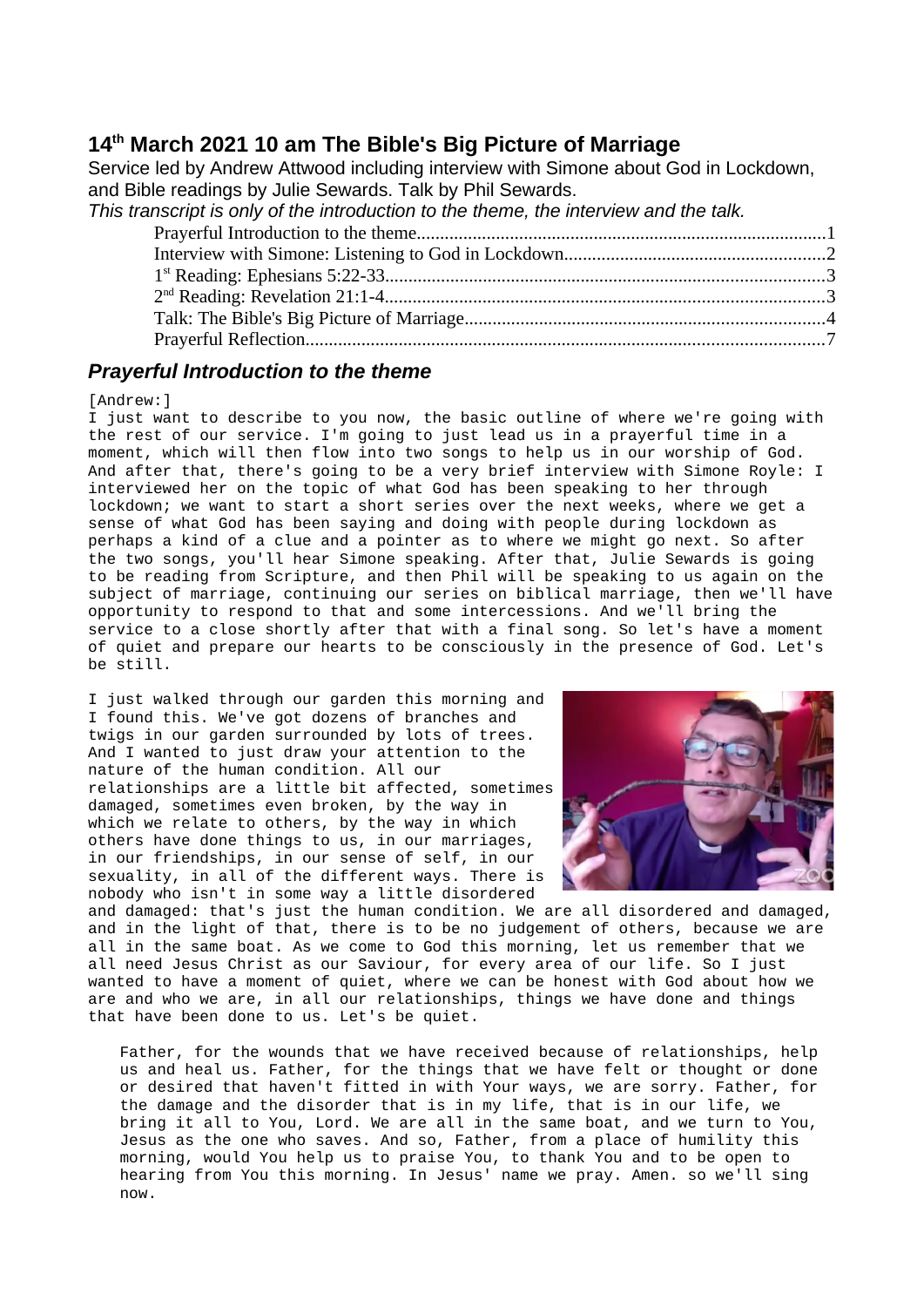### <span id="page-1-0"></span>*Interview with Simone: Listening to God in Lockdown*

[Andrew:] Hi Simone, good to see you.

[Simone:] Hello.

[Andrew:] Thank you for being open to explore some questions with me. I wanted to ask you questions to do with hearing from God, particularly during this time of lockdown. I just wondered if lockdown has had an effect on you in terms of your openness or ability to hear from God during this time. What you think? [Simone:] Yeah, listening to God is definitely something that I've struggled with. Prayer also historically, and over the last year  $I'$  ve been praying for the gift of prayer and also to be better able to listen to God and in this lockdown, because it has been a lot of silence, it's been a great time to practice it, and I've learned, I've become better, I think, listening to God, just from the practice that this lockdown time has allowed. And so now I'm better able to recognise when a thought or an idea is not for myself, it's perhaps the prompting of the Holy Spirit.

[Andrew:] Okay, right, so, because that's now become a bit more familiar to you, would you say there are any particular things or an example you could give, as something God has spoken to you during this time?

[Simone:] Yeah, definitely. So at the start of this most recent lockdown I got in a little bit of a funk, as most people I think did at that point, and I was concerned how to manage, especially trying to maintain a sort of Christian ideal of how you react emotionally to situations: the balancing act of being a parent, a teacher and a wife and a homeschooling mum as well, at this time. And I tend to get short when I'm juggling too many things. So I prayed and I said, God, "I just, I don't know how I'm going to do this, and I feel really upset and a bit panicky right now and I don't want to turn into what I could turn into under all that pressure – please help!" And I think I even said, "You are the God of the impossible!" in my prayer at that time. And immediately after I got a prompt that I should stop watching TV. It was just a thought that just appeared immediately, "Stop watching TV throughout lockdown," and it was specific, throughout the whole of lockdown.

[Andrew:] So what did you do with that? What happened? [Simone:] Well, because this was definitely quite a clear one, like I felt it was undeniably from God, I obeyed it! I did as He said and actually I felt a tremendous relief and release that there had been a direct answer to the prayer, and it was reassuring actually, I felt full of faith that there was an answer, and that in itself took away a lot of my potential for a mental sort of meltdown at that time, because God had personally answered and given a hope of how to manage the situation.

[Andrew:] So, were there any good outcomes that came from choosing to stop watching TV so far?

[Simone:] Yes! There were so many. So I used to have TV on in the background, specifically when I was doing jobs that I found really boring like cleaning, cooking, so many jobs, and I didn't think anything of it, but it did slow me down, so I'd end up taking like three times as long to do each of those jobs. So I found from this process that I had so much more time. But not only did I have more time. Previously, when I was cooking dinner for example, I'd have the iPad on the side playing something and Paul would walk in and he'd walk out, and he'd see I was watching something and just walk out; but now, because it was off, he'd walk in, and he'd be chatting to me and I'd start chatting to him throughout dinner as well, and it became much more of a... we'd laugh, he'd help, and it just became much more of the relationship that it should be around cooking and preparing food. And also when the girls would come into the room, rather than me thinking, "Oh! they probably shouldn't see this!", me turning off the iPad or something, because they just stare at a screen as soon as it's there, so that pulled away the draw for them, they stopped seeing the screen as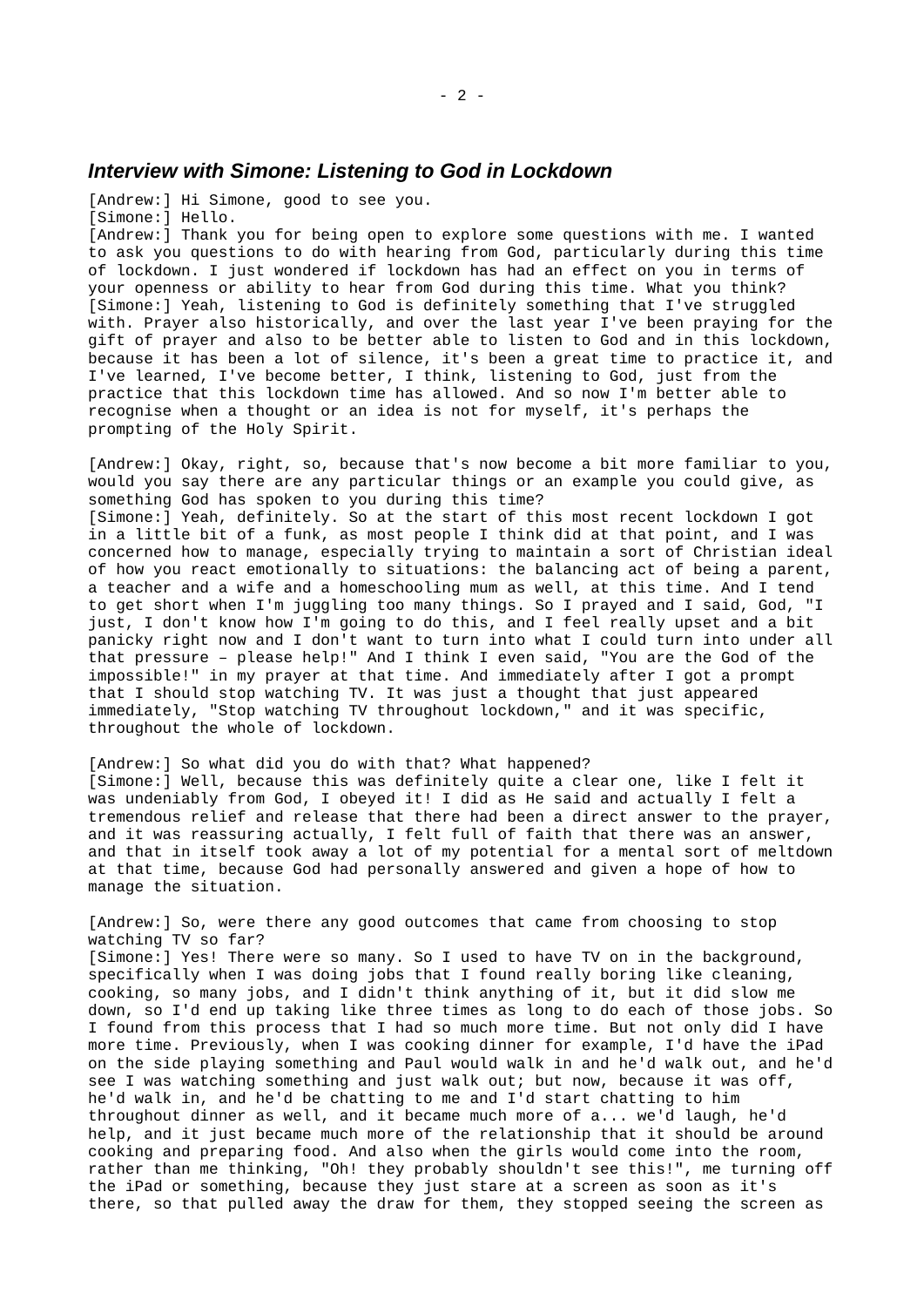going into something to do as well, and I'd end up talking to them. So we'd have conversations there. And I just found I had so much time in the day. And in addition to that, when no one walked in, I found that my mind would end up reflecting on more on the Word of God, and praying, because my mind wasn't filled up with silly programmes on TV. Instead I have more space to worship and praise, which lifts you up in the Holy Spirit, so I felt joyful.

[Andrew:] Wow, that sounds like tremendous outcome from hearing and doing what God said. So in the light of that, what would you be hoping for as a church like ours is coming out of lockdown, what would you be encouraging others to think about in the light of your experience? [Simone:] Just the joy of obedience. It was a really unexpected outcome, and it's been really joyful, and for me I feel quite overwhelmed at the Father's love for me in answering that prayer, and you think it's such a small thing that he's told me to do, but it has really brought so much fullness of life in this time which could have been quite overwhelming. It's just one small tiny thing, but I was reflecting on it, and there's a scripture which sums it up to me, which is John [1](#page-2-2)0 verse 10, and it says<sup>1</sup>,

The thief comes only to steal and kill and destroy. I came *(That's Jesus speaking)* that they may have life and have it abundantly.

And for me, I think, sometimes we don't necessarily know what the thief is in our life, but for me, clearly having the TV on the background was stealing some of that life for me. And, and turning it off gave more fullness of life. So for people to know, it's just the joy in obedience.

[Andrew:] Brilliant, thank you so much for answering my questions. Really good to hear from you, Simone. Thank you. [Simone:] Thanks.

# <span id="page-2-1"></span>*1 st Reading: Ephesians 5:22-33*

22 Wives, submit yourselves to your own husbands as you do to the Lord. 23 For the husband is the head of the wife as Christ is the head of the church, his body, of which he is the Saviour. 24 Now as the church submits to Christ, so also wives should submit to their husbands in everything.

25 Husbands, love your wives, just as Christ loved the church and gave himself up for her 26 to make her holy, cleansing her by the washing with water through the word, 27 and to present her to himself as a radiant church, without stain or wrinkle or any other blemish, but holy and blameless. 28 In this same way, husbands ought to love their wives as their own bodies. He who loves his wife loves himself. 29 After all, no one ever hated their own body, but they feed and care for their body, just as Christ does the church  $-30$  for we are members of his body.  $31$  'For this reason a man will leave his father and mother and be united to his wife, and the two will become one flesh.' 32 This is a profound mystery – but I am talking about Christ and the church. 33 However, each one of you also must love his wife as he loves himself, and the wife must respect her husband.

# <span id="page-2-0"></span>*2 nd Reading: Revelation 21:1-4*

1 Then I saw 'a new heaven and a new earth,' for the first heaven and the first earth had passed away, and there was no longer any sea. 2 I saw the Holy City, the new Jerusalem, coming down out of heaven from God, prepared as a bride beautifully dressed for her husband. 3 And I heard a loud voice from the throne saying, 'Look! God's dwelling-place is now among the people, and he will dwell with them. They will be his people, and God himself will be with them and be their God. 4 "He will wipe every tear from their eyes. There will be no more death" or mourning or crying or pain, for the old order of things has passed away.'

<span id="page-2-2"></span><sup>1</sup> [ESV] and other translations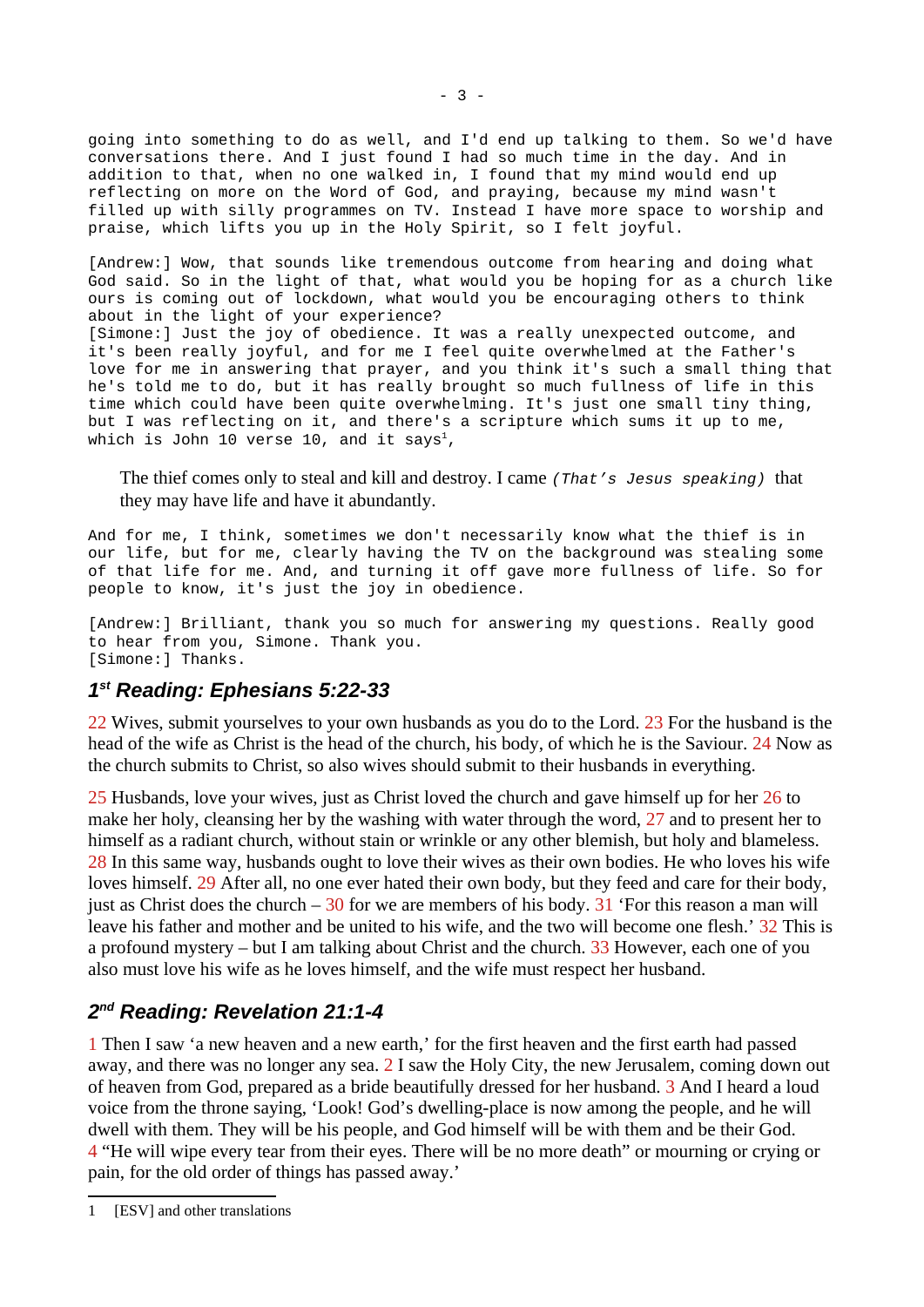### <span id="page-3-0"></span>*Talk: The Bible's Big Picture of Marriage*

[Julie:] So now, Phil is going to bring us God's word, and I'll just pray for him as he does that.

Father God, I pray for Phil now, I pray that You will give him Your words, Holy Spirit, that everything that he says will be of You. And for those of us that are listening that our ears will be open and our hearts receptive to what You would like to say. And particularly, Lord, I pray for anyone for whom this subject series is difficult, that You will fill them with Your peace this morning. We pray in Jesus' name. Amen.

[Phil:] Amen.

Good morning. Thank you Julie. So, marriage, the bigger picture. Trying to tackle this reminds me a little bit of that old Monty Python sketch about the contestants in the sketch who had to summarise the works of Marcel Proust in 15 seconds. Well, I've got a bit more than 15 seconds, but it's still a big topic, so necessarily this is going to be a bit of an overview. And, Lord, may I do that in humility and obedience. When Andrew was talking a couple of weeks ago, he said, and it's worth remembering this, whenever we're exploring ethical or moral matters, when society is raising questions, we need to remember the narrative of the whole Bible. I'm going to touch on a couple of things that Andrew made in that talk as I go through. I'm also going to reference a couple of points that Graham Archer made the week before that, when we start off looking at Genesis, but I would encourage you, if you missed either of those talks, or indeed if you saw them, I'd encourage you to go back and look at them again. Graham Archer spoke on the 21st of February and Andrew on the 28th, well worth looking at again.

The Bible begins and ends with a marriage. Looking at the bigger picture of the Bible, from start to finish, we can hardly escape the fact that marriage is a major theme. Genesis 1 describes the creation of the universe, the culmination of which is the creation by God of human beings in chapter 1, verses 26-31, when for the first time His creation is not simply good, it's very good. And there are two points I'd like to make about this.

- The first one is that mankind is made in God's likeness, in the *imago dei*. We carry the image of God in us. Each person is created with the ability and the capability to have a personal, individual relationship with God. And I think there's something profound in there to say about the sanctity of human life, how we view each other as human beings in God's eyes. We should also note that we are made in God's image, by God; we're not made by ourselves in the image we choose to create for ourselves. God has designed us, male and female, for a purpose. We don't decide: it's not our place, any more than it is our place to decide subjectively what is good and what is evil. That is very definitely the province of God, the Creator of the Universe, as Adam and Eve were clearly instructed: an instruction that they ignored.
- Secondly, God makes two kinds of human, one male and one female. The Bible clearly describes humans as His image-bearers, male and female, and He blesses them. These two complimentary creatures are the ultimate level of God's creation, specifically designed to represent God together. As with the whole complimentary creation narrative, light and dark, water and dry land, etc., the male and female are designed and have purpose, in this case with each other in mind, not with themselves in mind. The purity of the Godhead, "let Us make," in verse 26, naturally creates in man and woman a plural representation, which is fulfilled in its togetherness. This makes the union of one man and one woman a very holy communion. Male and female are similar as the image-bearers of God, but with different roles within that relationship.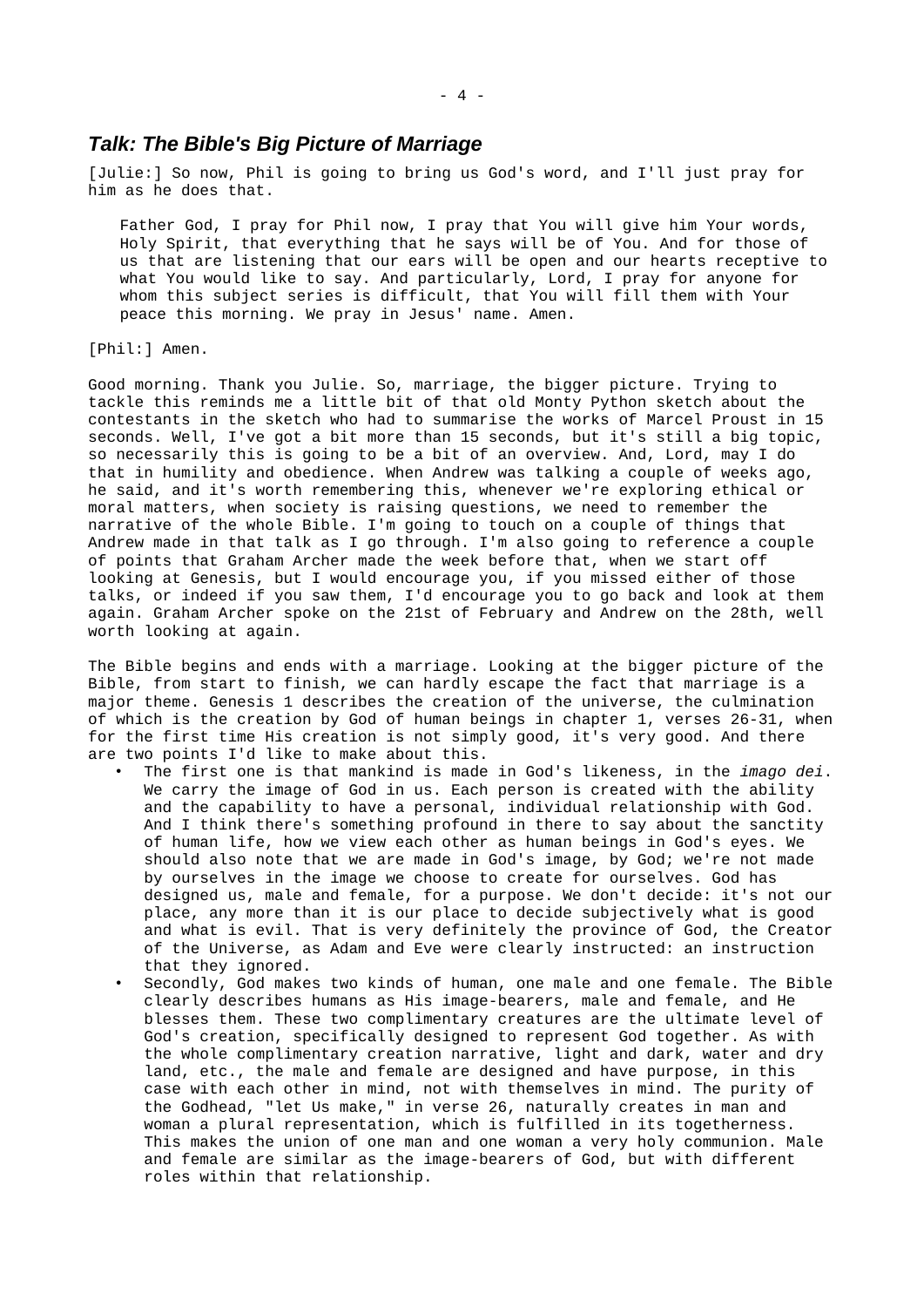And the Bible text notes that God's care for Adam in Genesis 2:18, where he looks to find a suitable helper for him, the term *kenegdow* [ו׃ֹ ֽדְּגֶכנְּ [is is an unusual term, it means something like equal but opposite or equal but complimentary. The union of this sacred relationship is expressed in its ultimate fulfilment, as Genesis says

That is why a man leaves his father and mother and is united to his wife, and they become one flesh.

in verse 24. This inauguration of one man and one woman becoming united as one in marriage is designed by God as His everlasting blueprint.

Now, having said the Bible starts with a marriage, there's also a separation at the start of the Bible, a separation between God and mankind described in Genesis 3, a separation which will only be healed by Jesus' death on the Cross, which uniquely shattered the penalty of sin, and is able uniquely to repair that separation. But that shapes the whole Bible narrative to come. God through the course of the Old Testament is described in the language of the faithful husband who steadfastly loves his unfaithful wife, His chosen people. But they regularly turn away from Him. This faithful love of God is an ever-present theme, taking us right back to Genesis, God's delight in the creation of mankind, His care for them even when they had turned away from Him, in Genesis 3:21 and His constant love for them. And we see this time and time again throughout the Old Testament, particularly when expressed in the prophets in Isaiah and Ezekiel and Jeremiah and Hosea. For example, Isaiah 54 verse 5 says,

For your Maker is your husband – the LORD Almighty is his name – the Holy One of Israel is your Redeemer; he is called the God of all the earth.

And then again in Hosea chapter 1 verse 2,

Like an adulterous wife this land is guilty of unfaithfulness to the LORD.

The theme is taken up in the New Testament: Jesus is described as the bridegroom. In John chapter 3 verse 29, John the Baptist describes Him as such. And then in Matthew 9:15 and Luke 5:35, Jesus describes Himself as the bridegroom. In two of His parables, He references the language of marriage. In Matthew 22 the great banquet, in which the Messianic banquet for the end of the age is described as a marriage feast, a thing which we shall see taken up in Revelation chapter 19 and chapter 21. While in Matthew 25, in the parable of the wise and foolish bridesmaids, Jesus is again the bridegroom.

Now, I've described marriage and separation as a theme, rather than merely an image. And that's because it is more than an illustration. When we look at the Bible and what the Bible says about the sanctity of the institution of marriage, this is the closest language which we can use to describe the relationship between God and mankind. In Ephesians chapter 5, verses 22 to 33, which Julie read earlier, when Paul talks about marriage, he interlaces the relationship between husband and wife with that of the relationship between Christ and the church, culminating in the statement in verse 32,

This is a profound mystery – but I am talking about Christ and the church.

For me, there are many times when marriage is a profound mystery. We're trying at the moment to choose some paint for our kitchen, and Julie's thought processes are a complete mystery to me. But Paul here is talking about Christ and the church. Paul is referencing the closest language we can use to describe the relationship between God and mankind.

And then at the end of the Bible, the last image we see is the marriage of Christ, the bridegroom and the Church, the community of believers, His Bride. The marriage is announced in chapter 19 verses 6 to 9: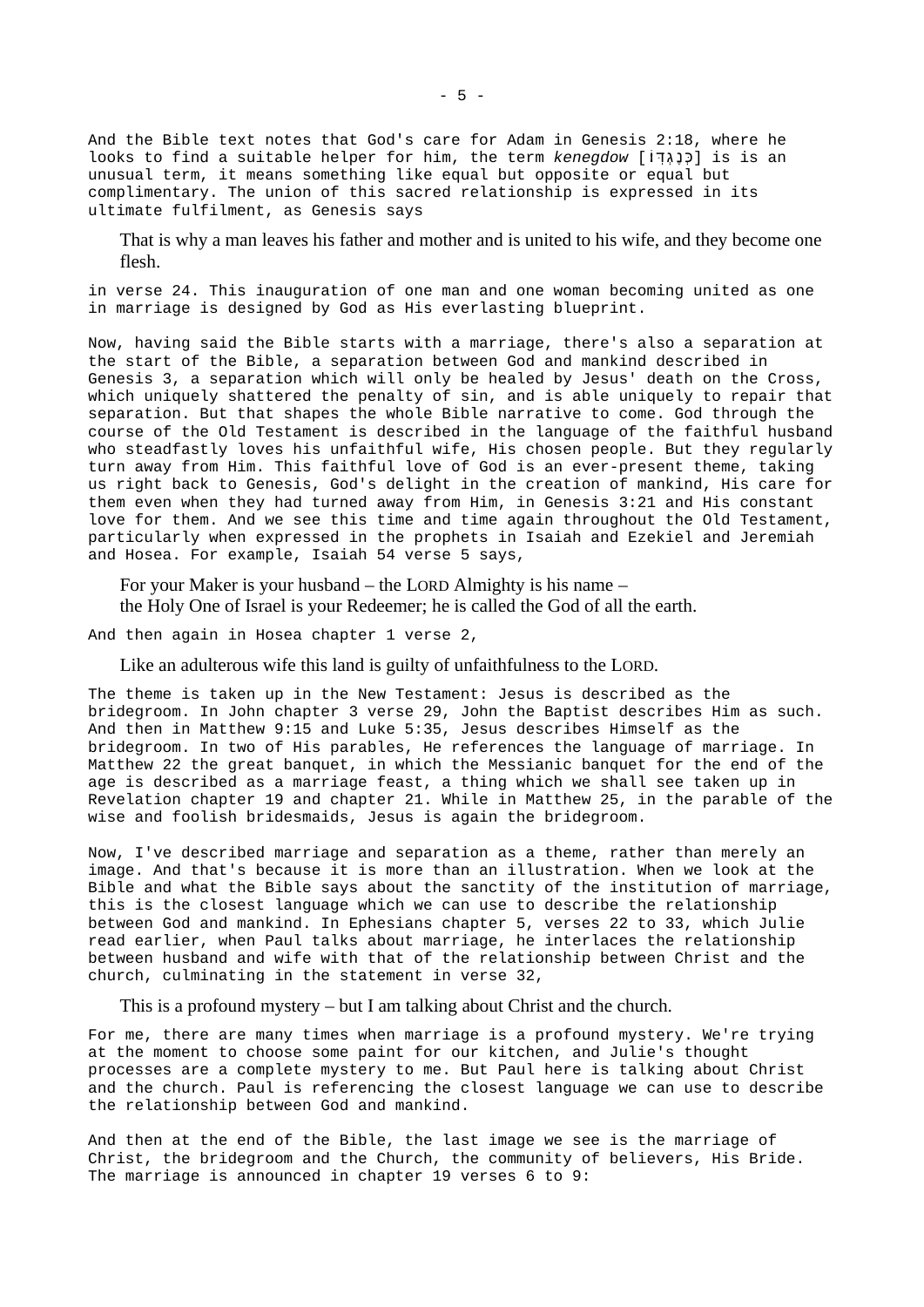6 Then I heard what sounded like a great multitude, like the roar of rushing waters and like loud peals of thunder, shouting:

'Hallelujah! For our Lord God Almighty reigns. 7 Let us rejoice and be glad

and give him glory! For the wedding of the Lamb has come, and his bride has made herself ready.

8 Fine linen, bright and clean, was given her to wear.'

[...]

9 Then the angel said to me, 'Write this: Blessed are those who are invited to the wedding supper of the Lamb!'

In this passage, the fine linen that the bride wears stands for the righteous acts of God's holy people. That's in stark contrast to the image of the fallen Babylon which has preceded it in chapter 18, where Babylon is portrayed as an adulteress, and the fine robes with which she is clothed in chapter 18 verse 16 are the fruits of her adultery. And then in Revelation chapter 21, the marriage takes place, as Julie read earlier on. We hear about the holy city, the new Jerusalem, coming out of heaven from God, prepared as a bride beautifully dressed for her husband.

'Look! God's dwelling-place is now among the people, and he will dwell with them.'

His marriage marks the point when God's people are finally united, or reunited, with their Saviour, their God. This event is clearly described in the language of marriage. And in chapter 22 verse 17, the happy couple, the bride and bridegroom, Jesus and His people, issue an invitation to the marriage feast, the Messianic banquet I mentioned in Matthew chapter 22. And that marriage feast is open to everyone who wishes to come and join it. The text says,

16 'I, Jesus, have sent my angel to give you this testimony for the churches. I am the Root and the Offspring of David, and the bright Morning Star.'

17 The Spirit and the bride say, 'Come!' And let the one who hears say, 'Come!' Let the one who is thirsty come; and let the one who wishes take the free gift of the water of life.

Everyone is invited, but as the parable of the great banquet tells us, not all choose to accept the invitation. This scene restores the relationship between God and mankind that we saw in [Genesis] chapter 1 and chapter 2. Jesus is the bridegroom. His Church is the bride, there aren't two bridegrooms here, there aren't two brides, there is one bridegroom, or husband, Jesus Christ, the Messiah, the Son of God, and there is one bride, or wife, the Church, Christ's people, the redeemed, redeemed by the blood of Jesus shed on the Cross.

So marriage, holy matrimony, describes the relationship between God and mankind, and prefigures that heavenly marriage. The NIV Study Bible says marriage is a human echo of the heavenly reality. It isn't up to us to presume to change that human echo, any more than it is up to us to question the heavenly reality. Because questioning the heavenly reality, defining God's purpose, putting ourselves in God's place, that's what we do when we seek to change what God has ordained, and which is set out in His Word, His Bible.

Just to conclude, Andrew said a couple of weeks ago, the wider UK, and indeed the global population may behave as they choose. And that is between them and God, whom we shall all face on the Last Day. But it is critical that we who know Christ as our Lord and Saviour, we who have committed to follow Him, we who are